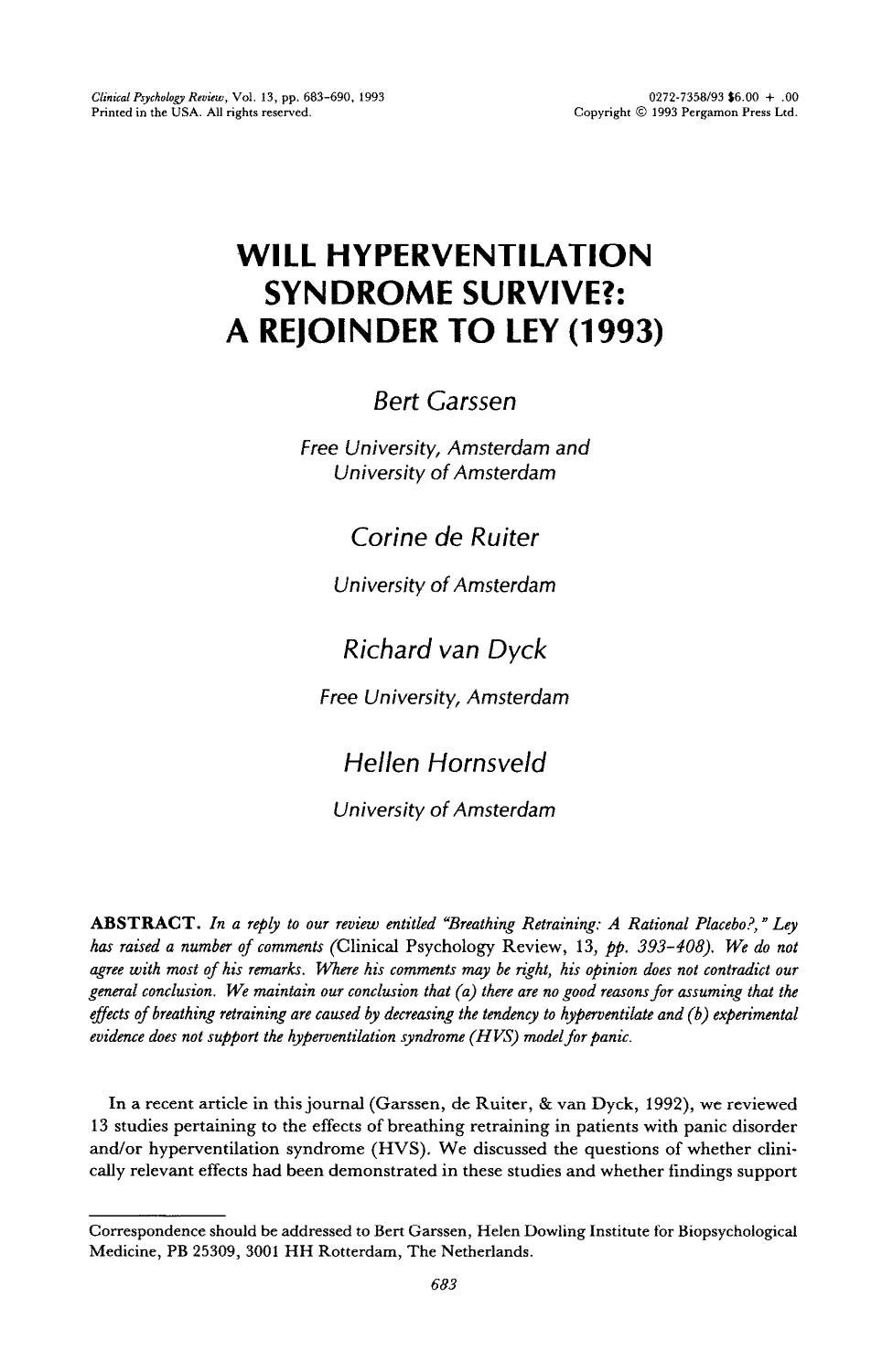the HVS model of panic. Half of the studies were difficult to evaluate because of methodological weaknesses such as small sample sizes and lack of control groups. Other studies incorporated both breathing retraining and cognitive reattribution of somatic symptoms to hyperventilation into a single treatment, so that it was impossible to determine the individual effect of either component. With these reservations, it was concluded that breathing retraining and cognitive reattribution are therapeutically effective. However, their efficacy is probably due to factors other than a decreased tendency to hyperventilate. Our reasoning is that other mechanisms possibly responsible for the therapeutic effectssuch as offering plausible explanations for symptoms, relaxation, or increasing the feeling of self-control-could not be ruled out. The few studies that used adequate comparison groups (Hibbert & Chan, 1989; Vlaander-van der Giessen, 1986) did not support the HVS model of panic.

We considered the evidence from these few treatment studies insufficient by itself to dismiss the HVS model, and we reviewed findings from other lines of research to support our sceptical position. Studies pertaining to the occurrence of hyperventilation during panic and to the validity of the diagnostic test for HVS were discussed. These studies did not support the HVS model of panic (see Garssen et al., 1992, pp. 149-150).

Our article elicited a critical response from Ley (1993). He raises a number of arguments, which can be summarized as follows:

- 1. The cognitive HVS model for panic is contradicted by experimental evidence.
- 2. The division we made when discussing treatment studies between pure breathing techniques and cognitive interventions is inadequate.
- 3. Some treatment studies were inadequately described.
- 4. The role of hyperventilation in panic should be discussed in light of Ley's own recently proposed typology of panic attacks.
- 5. Our comment on the validity of the generally accepted procedure for diagnosing HVS-namely, recognition of symptoms induced by voluntary hyperventilationis unfounded.

These five points of criticism are examined below. We do not agree with most of Ley's comments. Some of his comments give rise to interesting discussion. Because of the detailed nature of Ley's comments, we at times also go into details.

#### **THE COGNITIVE HVS MODEL OF PANIC**

We have described the HVS as a model because it concerns a suggested relationship, not an observable phenomenon - namely, the relationship between reported symptoms and (rarely observed and most often inferred) hyperventilation. We named two cognitive elements, which may be of importance in this relationship: (a) catastrophic interpretation of sensations and (b) anxious anticipation of new attacks. They form part of the circular model depicted in our article (p. 146). Ley questions the validity of this circular model, which he holds untenable. His criticism particularly focusses on the role of catastrophic interpretation of symptoms.

We made the following statement in our review article, which may further clarify our position: "The model has been extended to also include cognitive elements, which means that hyperventilation is seen as a necessary *factor for the development of the majority of somatic symptoms* [italics added], but not as a sufficient factor itself for developing panic" (p. 143). Discussion of the italicized portion of the statement was central in our 1992 article. Ley addressed his criticism to the remaining part (i.e., the cognitive elements). However,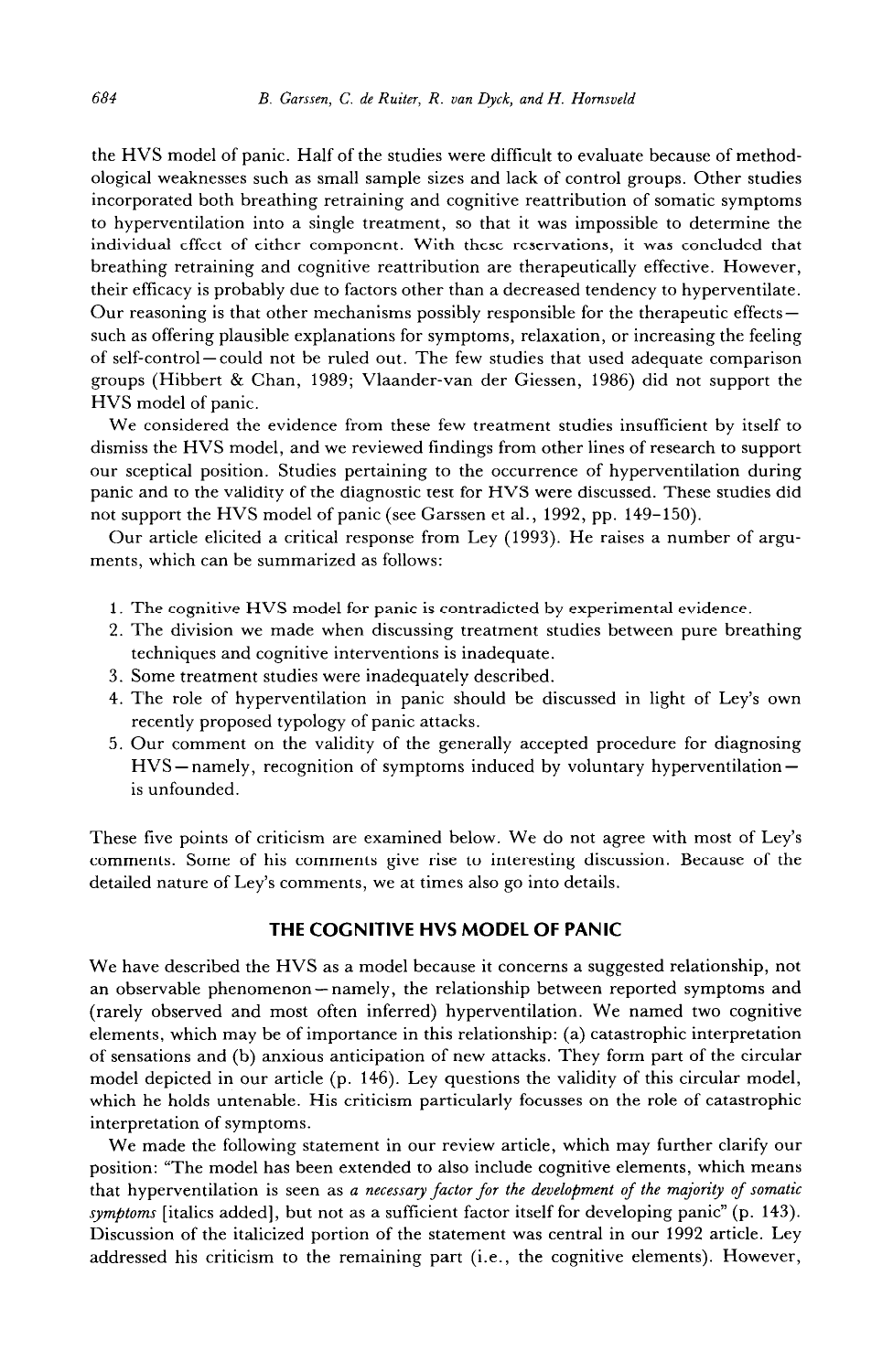even if all panic attacks developed without any preceding catastropic cognitions, the (central) question of whether hyperventilation is an important factor in panic would still remain.

Ley cites the study of Rachman, Lopatka, and Levitt (1988) (actually cited incorrectly as Rachman, Levitt, and Lopatka, 1987), which seems to indicate that 27% of 30 panic disorder patients were unable to indicate catastrophic cognitions, leaving 73 % who indicated fearful cognitions about somatic symptoms. Although expressing some doubts about the cognitive model, Rachman et al. concluded that their findings "are mainly consistent with Clark's (1986) cognitive theory of panic" (p. 39). Subsequently, Ley refers to his typology of panic attacks. One of Ley's three types of panic attack is "a Type III or cognitive panic attack." He indicated that "the cognitive attack seems to be growing disproportionally [in number] to the hyperventilatory attack . . . " (Ley, 1993, p. 396). Thus, the critic of the circular model himself introduces the cognitive panic attack. However, Ley ends his discussion by concluding that "the validity of the circular model of hyperventilatory panic attacks is highly questionable, if not completely untenable" (Ley, 1993, pp. 396-397). We fail to understand the justification of making such a sharp distinction between "pure" noncognitive hyperventilation (Type I) attacks and cognitive panic (Type III) attacks, as Ley proposes.

### **PURE BREATHING TECHNIQUES VERSUS COGNITIVE INTERVENTIONS**

We made a division between pure breathing techniques and cognitive interventions on the basis of the procedures described in the articles reviewed. Ley rightly argued that breathing retraining always contains the cognitive element of suggesting to patients an understandable and manageable cause of their problems. Yet, we do not understand why this point is "critical." Ley's position makes the HVS model of panic (implying that hyperventilation is a necessary factor for symptom development) more problematic. According to his comment, the cognitive factor may be the effective element in all studies on the effect of breathing retraining.

#### **SOME TREATMENT STUDIES INADEQUATELY DESCRIBED?**

Ley's comment concerns four of the studies we described in our review. Regarding the first study, the study of Lum (1983), we mentioned only its therapeutic effects and remarked that details were lacking for an adequate evaluation. This rejoinder provides us with the opportunity to state that we consider Lum to be a highly skilled practitioner and scholar. However, this regard should not hinder an objective evaluation of his publications, and Lum himself might feel somewhat embarrassed by Ley's placing him in the ranks of figures of such magnitude as Darwin, Freud, James, Pavlov, Piaget, Sherrington, and Skinner.

Ley's second comment, concerning our description of the study of Bonn, Readhead, and Timmons (1984), is difficult to grasp. It seems that Ley's objections are that (a) we denied that the experimental and control groups in this study differed with regard to posttreatment assessment, (b) we did not mention the findings of the 6-month follow-up, and (c) we forgot to give the exact data on panic frequency.

Our summary of the study of Bonn et al. (1984) reads as follows:

Results showed no difference between the two therapy conditions at posttreatment. However, at 6-month follow-up, the respiratory control group showed further improvement, whereas the group that had received exposure alone had deteriorated. The respiratory control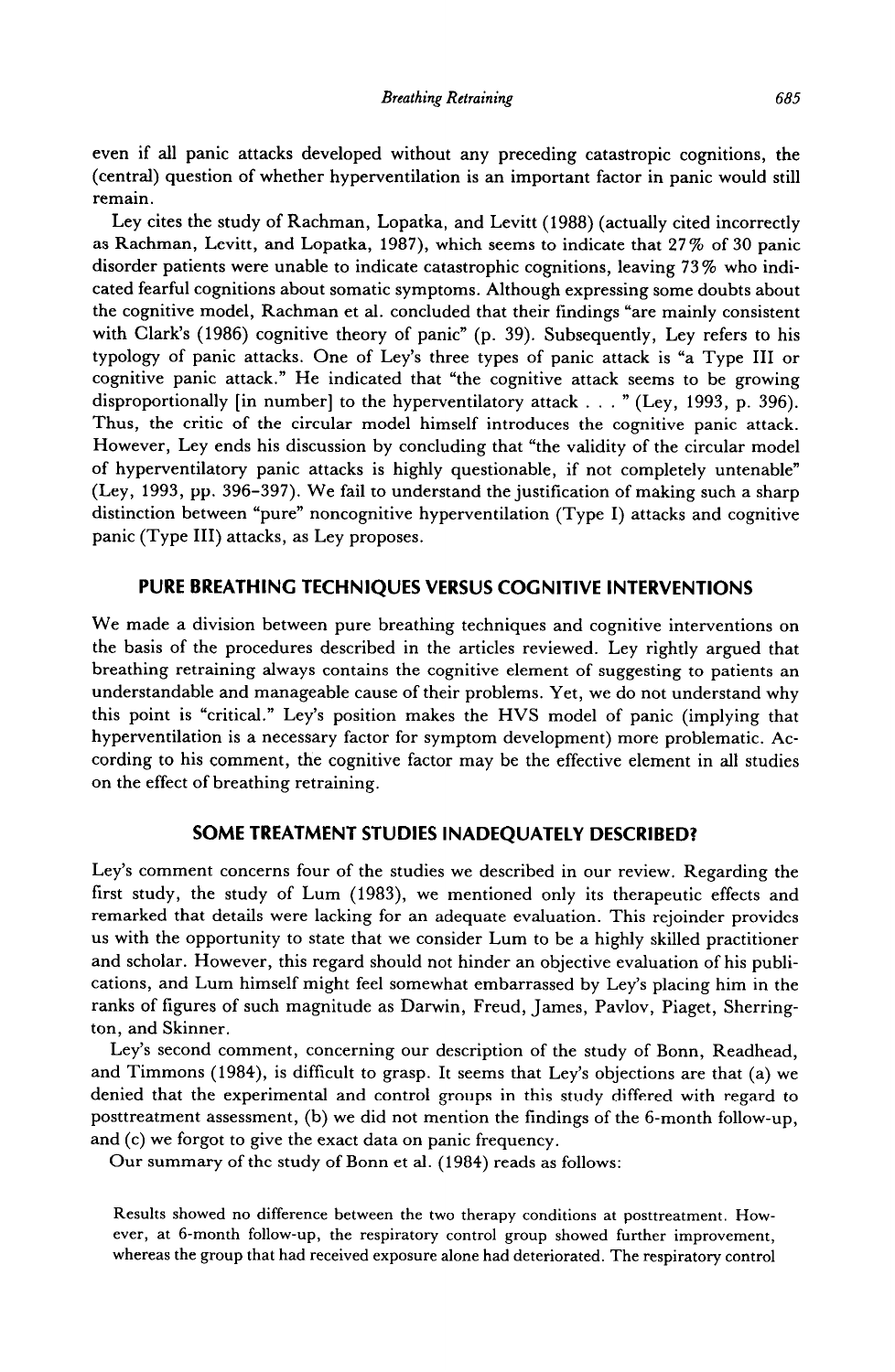group had significantly lower resting breathing rate and panic attack frequency, and scored significantly better on measures of somatic symptoms and agoraphobia. (p 148)

## It is instructive to compare our summary with that of Bonn et al. (1984), which reads:

At discharge and at 1 month's follow-up the two groups of patients showed similar degrees of improvement in frequency of panic attacks and other psychophysiological scores. At *6*  months' follow-up the patients treated with real-life exposure alone were beginning to show a fall-off in relearned adaptative behavior, whereas those given breathing retraining showed further improvement. (p. 665)

There are no differences between Bonn and colleagues' summary and our own, and we consider Ley's suggestion that we did not adequately describe this study unfounded.

Ley's third comment concerns our own treatment study (de Ruiter, Rijken, Garssen, & Kraaimaat, 1989), on which Ley had previously commented (1991). We published a rejoinder (de Ruiter, Garssen, Rijken, & Kraaimaat, 1992). Since Ley seems not to have taken the trouble to read our comment, we will reiterate some of the main issues of this discussion.

In our study, we compared three different treatment packages: breathing retraining plus cognitive restructuring (BRCR), exposure in vivo (EXP), and a combination of both (BRCR + EXP). Assessment included eight self-report measures, panic frequency, and two respiratory measures (respiratory rate and end-tidal  $PCO<sub>2</sub>$ ). Two types of statistical analyses were followed. The first was analysis of covariance (ANCOVA), using the baseline as a covariate, for all 11 measures. Most important were the interaction effects for Groups  $\times$  Pre-Post, which were only significant for two avoidance measures, with  $\alpha$ set at .05. However, these interaction effects were nonsignificant when using a Bonferroni correction for multiple tests. So, according to the first test, there were no differences in therapeutic outcome between the three groups.

Second, we tested the specific hypothesis that BRCR would result in a reduction in panic attack frequency. We performed a two-tailed test and found a nonsignificant result. Ley (1991) commented that a one-tailed test is indicated when testing a directional hypothesis; this one-tailed test yielded a significant result. We have already agreed that his criticism was valid on this point (de Ruiter et al., 1992). However, one must bear in mind that the statistical test criticized applied to changes in panic frequency within the BRCR group; the between-groups comparison of panic frequency using an ANCOVA was nonsignificant, as indicated above. We admit the validity of his remark that the power of our study was low with samples of only 12 subjects per group.

Next, Ley questions our statement that "combination therapy [in our 1989 study] was no more effective on any outcome variables at posttest than exposure alone, similar to the earlier findigs of Bonn et al. (1984)" (p. 148). Bonn et al. did not find any intergroup differences at posttreatment, and neither did we. What is wrong with our conclusion?

In our previous comment (de Ruiter et al., 1992) we noted that Bonn et al. did find differences at follow-up, and we ended in announcing a follow-up study of our own patients. This study was published earlier this year (Rijken, Kraaimaat, de Ruiter, & Garssen, 1992) and revealed no differences in outcome measures between treatment packages.

Ley's next point concerns the respiratory data. We found a significant pre- to posttreatment reduction in respiratory frequency and also "a paradoxical *reduction* in end-tidal  $PCO<sub>2</sub>$  (the opposite of the intended purpose of breathing retraining) . . . " according to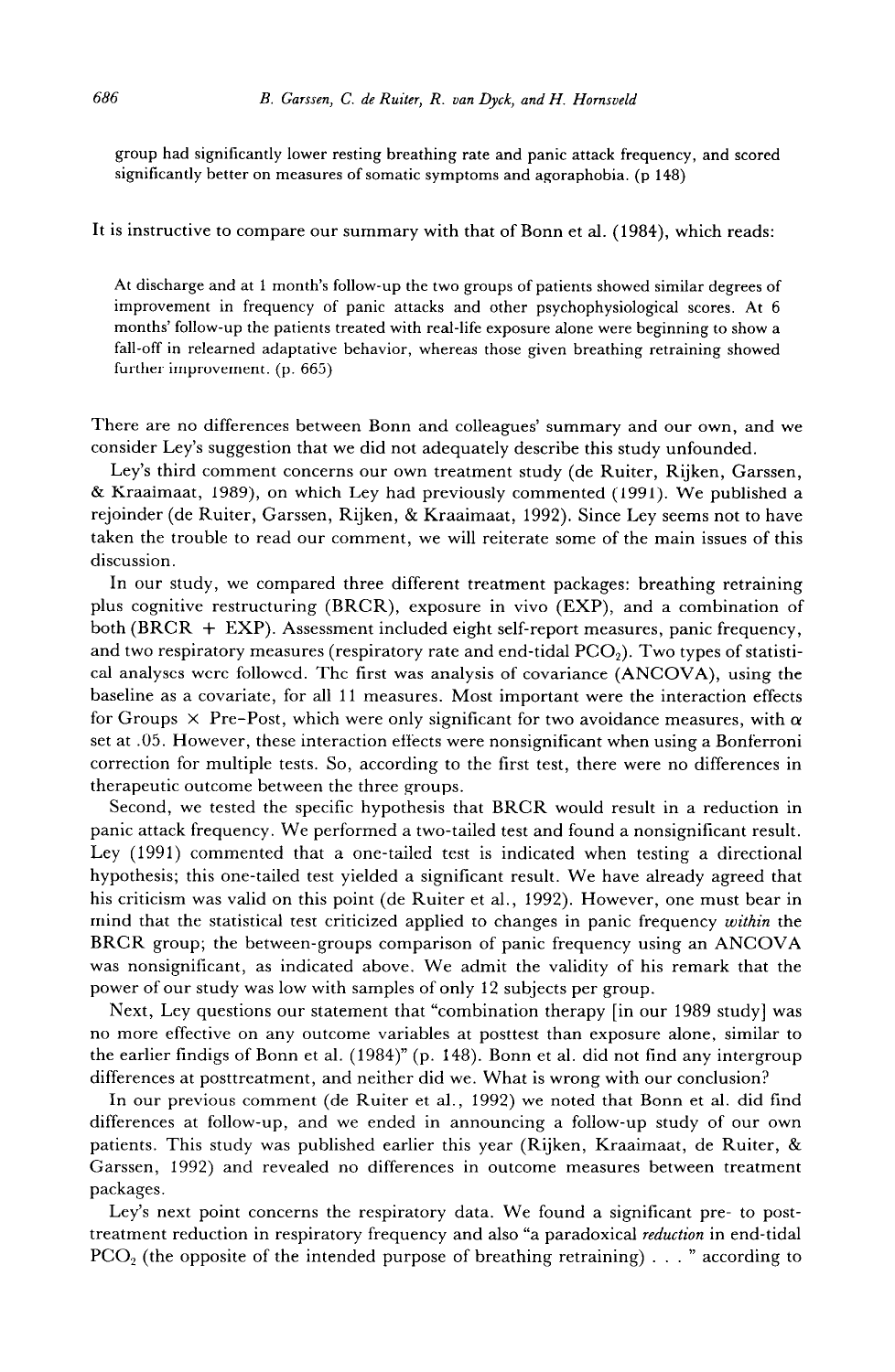Ley (1993, p. 399). We found, however, no *significant differences* between pre- and posttreatment values of PetCO,.

In addition to the points above, we would like to emphasize that the most important argument of our 1992 rejoinder was that "Ley's reasoning is inconsistent with his [own] hyperventilation theory of panic. First he stresses that our BRCR treatment was successful, contrary to our conclusion, and that his reinterpretation supports his hyperventilation theory of panic. However, he subsequently concludes that we were unsuccessful in reducing our patients' tendency to hyperventilate. Ley overlooks the fact that the latter conclusion contradicts his hyperventilation theory" (de Ruiter et al., 1992, p. 643).

The fourth study is that of Hibbert and Chan (1989). In this study two treatment packages for panic disorder patients were compared. The first consisted of two sessions of breathing retraining (BR) and three sessions of BR and anxiety management (AM). The second group received two sessions of "placebo treatment" and three sessions of AM (without BR). Hibbert and Chan divided their patients into "hyperventilators" and "nonhyperventilators" on the basis of number of recognized symptoms during the hyperventilation provocation test, using a numerical criterion. Hibbert and Chan concluded that the hyperventilators did not benefit more from respiratory treatment than the nonhyperventilators.

Ley introduces the following example to counter the numerical criterion of Hibbert and Chan: "A problem with the definitions might be a patient who recognizes only the single symptom of tachycardia because the fear of an imminent heart attack is so intense that it overshadows all other symptoms experienced . . . " (Ley, 1993, p. 400). This condition might occur if the investigator only relied on spontaneous symptom reporting by the patient, but is highly improbable if a symptom checklist is used, as in the study of Hibbert and Chan.

Ley summarizes his criticism by stating "the most important point to be made here is that the patients in *both* [italics added] of Hibbert and Chan's (1989) groups . . . benefitted from the breathing retraining" (p. 401). This assertion is false, first because only one group-not *both* groups-received breathing retraining, and second because there were no significant differences in self-report measures between the breathing retraining and placebo treatment groups at posttreatment.

#### **THE ROLE OF HYPERVENTILATION IN PANIC**

Ley suggests that three types of panic should be distinguished, and that a drop in  $PCO<sub>2</sub>$ is only expected in the first type. Ley argued that our conclusion that hyperventilation is an unimportant mechanism in producing panic attacks would be only correct for Type II and III panic attacks. We tried to find some indications of the prevalence of Type I attacks.

Ley presented a table showing the supposed differences between the three types. For the next discussion, we have chosen from his table the following differences between a Type I attack and the two other types of attack: (a) dyspneic fear, (b) unreal or bizarre thoughts, and (c) more intense symptoms of dyspnea and palpitations.

It is highly probable that Type I panic attacks, when based on these criteria, will occur frequently. In our earlier rejoinder, we presented data from five different studies on the frequency of occurrence of panic symptoms in panic disorder patients. Dyspnea is reported by 72-95% of the patients, palpitations by 85-98%, choking by 54-73%, and derealization (which may be equated with "unreal" thoughts) by  $68-94\%$ . As most panic attacks seem to fulfill the criteria for Type I attacks, the discussion about the role of hyperventilation in panic attacks in general is back to its starting point.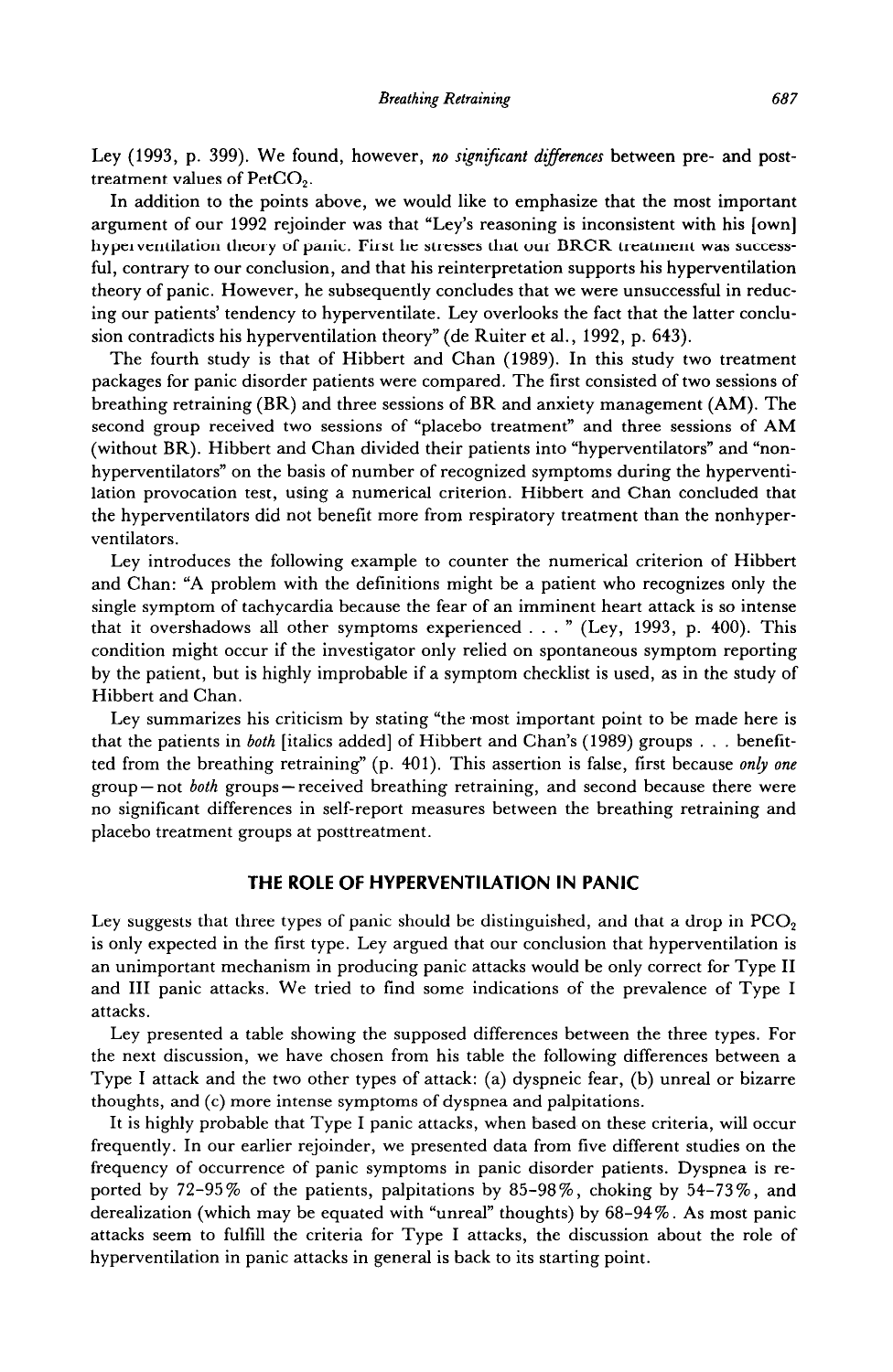## **THE VALIDITY OF THE HYPERVENTILATION PROVOCATION TEST (HVPT)**

The discussion here relates to two studies, that of Roll and Zetterquist (1990) and that of Hornsveld, Garssen, Fiedeldij Dop, and van Spiegel (1990). In both studies recognition of symptoms was compared in the HVPT and a nonhyperventilatory control test, the Stroop Color Word Test (ST). A comparable number of patients recognized symptoms during both tests. This finding seriously undermines the validity of the HVPT.

Roll's criterion was recognition of three or more symptoms. We performed two analyses using two different criteria-namely, four or more symptoms recognized and "overall recognition." The findings were similar for both methods.

Ley disapproves of the use of the "arbitrary" numerical criterion for recognition in Roll's study. However, this criticism was already addressed by our application of the numerical criterion and the criterion of overall recognition, which led to similar results.

We divided symptoms into several categories, and used the following three categories in data analysis; (a) symptoms belonging to the HVS in the restricted sense (i.e., symptoms which may be pathophysiologically related to hyperventilation, such as paresthesias and dizziness); (b) general arousal symptoms (i.e., symtoms whose pathophysiological relationship to hyperventilation is less clear, such as rapid heartbeat and sweating); and (c) dummy symptoms which are unlikely to be produced by hyperventilation, such as low back pain and itching. The total symptom score, and the scores for the HVS in a restricted sense and for general arousal symptoms, were higher for the HVPT than for the ST, both with respect to induced and recognized symptoms. The absence of a difference in dummy symptoms was explained by the fact that they were scarcely experienced in both tests.

In his comment Ley mentions the outcome of a number of statistical tests. Ley's presentation may give the reader the impression that we overlooked an important issue. We wish to stress that these results were fully presented and discussed in our article.

To evaluate these findings one has to consider the following arguments: First, there is no arguing the potency of the HVPT in evoking physiological responses and somatic sensations. It is difficult to find a nonhyperventilatory control condition of comparable potency. This is not an argument in favor of the HVS model, but was a weakness in the experimental design. Second, it is probable that voluntary hyperventilation will induce a somewhat different pattern of physiological responses and somatic sensations than a nonhyperventilatory stressful task, which is also not an argument in favour of the HVS model.

Our findings are remarkable *despite* these expected differences. There was a significantly higher number of (induced and recognized) symptoms in the HVPT versus the ST, both in the category of symptoms probably related to hyperventilation and in general arousal symptoms. Moreover, the degrees of recognition for both symptom categories were virtually identical within both tests (the questionnaire contained 9 items of the first symptom category and 15 items of the second category; this difference was taken into account). The scores for recognized symptoms during the HVPT were .28 for symptoms probably related to hyperventilation and .21 for general arousal symptoms (range 0-1). The scores during the ST were .12 for symptoms possibly related to hyperventilation and .14 for general arousal symptoms.

Thus, Ley concluded on the basis of the same set of data that both tests differed in potency, which is true but irrelevant with respect to a discussion of the HVS model. We found it remarkable that, despite differences in potency, the degree of overall recognition was similar for both tests, and that patients seemed to base recognition on experiencing symptoms *irrespective* of their theoretical relationship to hyperventilation.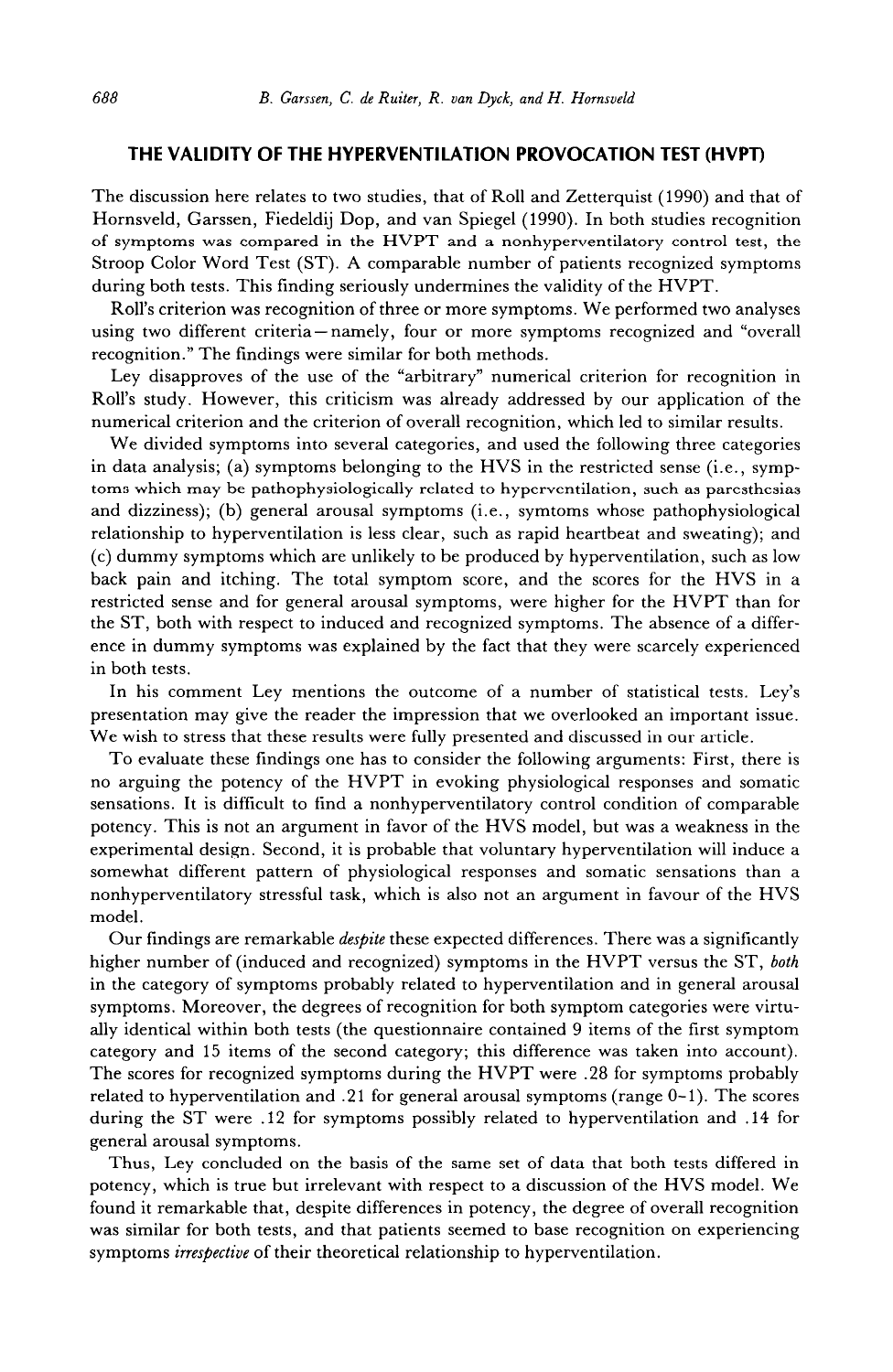In our 1990 article we referred to the study of Svebak and Grossman (1985), which demonstrates that the potency of the test, and not so much its physiological character, seems to determine symptom reporting. Svebak and Grossman compared reactions to a HVPT and a video game, the latter with and without the threat of an aversive shock. The number of symptoms recognized was larger in the hyperventilation condition than in the control task. The number of symptoms was, however, also larger in the threat than in the no-threat condition of the video game (both without hypocapnia). This indicates that psychological manipulation induced differences similar to manipulation of PCO,.

Recently we replicated the Hornsveld et al. study using the more appropriate control condition of the "isocapnic overbreathing test" (IOT; Hornsveld, Garssen, & van Spiegel, 1992). During the IOT, the subject follows the instructions of overbreathing similar to the HVPT, but a drop in end-tidal PCO<sub>2</sub> is prevented by adding  $CO<sub>2</sub>$  to the inspiratory air. Sixteen patients with multiple unexplained symptoms performed both tests in random order. They were told that they were to perform the HVPT twice. Although the IOT induced significantly fewer symptoms than the HVPT, the number of patients who recognized their daily life symptoms was equal in both tests (about 70 % of the patients).

Ley's last remark about the significant  $PetCO<sub>2</sub>$  decrease in our control condition is pointless. Ley knows that the reported decrease of 1.2 mmHg is too small to have any effect on the production of symptoms.

#### **CONCLUSION**

The HVS model of panic is an old idea. In the historical section of our review, we mentioned the study of Kerr, Dalton, and Gliebe (1937) as the starting point. The validity of this old idea is recently questioned, not only by us, but by several authors on the basis of a considerable amount of experimental data (Griez, Zandbergen, Lousberg, & van den Hout, 1988; Hibbert & Pilsbury, 1989; Spinhoven, Onstein, Sterk, & Le Haen-Versteijnen, 1992; van den Hout et al., 1992; Zandbergen, de Loof, Pols, & Griez, 1990). It is to be expected that our comment on an established theory will provoke response. Ley has established himself as a defender of the HVS model.

We do not agree with most of his remarks, as was explained above. Where his comments may be right, especially with respect to his second point, his opinion does not contradict our general conclusion. We maintain our conclusion that (a) there are no good reasons for assuming that the effects of breathing retraining are caused by decreasing the tendency to hyperventilate and (b) experimental evidence does not support the HVS model for panic, whether panic is defined as a Type I, Type II, or Type III attack.

#### **REFERENCES**

- **Bonn, J. A., Readhead, C. P. A., & Timmons, B. H. (1984). Enhanced behavioral response in agoraphobic patients pretreated with breathing retraining.** *The Lancef,* **ii, 665-669.**
- **Clark, D. M. (1986). A cognitive approach to panic.** *Behauiour Research and Therapy, 24, 461-470.*
- **de Ruiter, C., Garssen, B., Rijken, H., Kraaimaat, F. (1992). The role of hyperventilation in panic disorder:**  A response to Ley (1991). *Behaviour Research and Therapy*, 30, 643-646.
- **de Ruiter, C., Rijken, H., Garssen, B., & Kraaimaat, F. (1989). Breathing retraining, exposure, and a combination of both, in the treatment of panic disorder with agoraphobia.** *Behaviour Research and Therapy, 27, 647-655.*
- **Garssen, B., de Ruiter, C.,** & **van Dyck, R. (1992). B reathing retraining: A rational placebo? Clinical** *Psychology Review, 12, 141-153.*
- Griez, E., Zandbergen, J., Lousberg, H., & van den Hout, M. (1988). Effects of low pulmonary CO<sub>2</sub> on panic **anxiety.** *Comprehensive Psychiatry, 29, 490-497.*
- **Hibbert, G. A., & Chan, M. (1989). Respiratory control: Its contribution to the treatment of panic attacks.**  *British Journal of Psychiatry, 154, 232-236.*